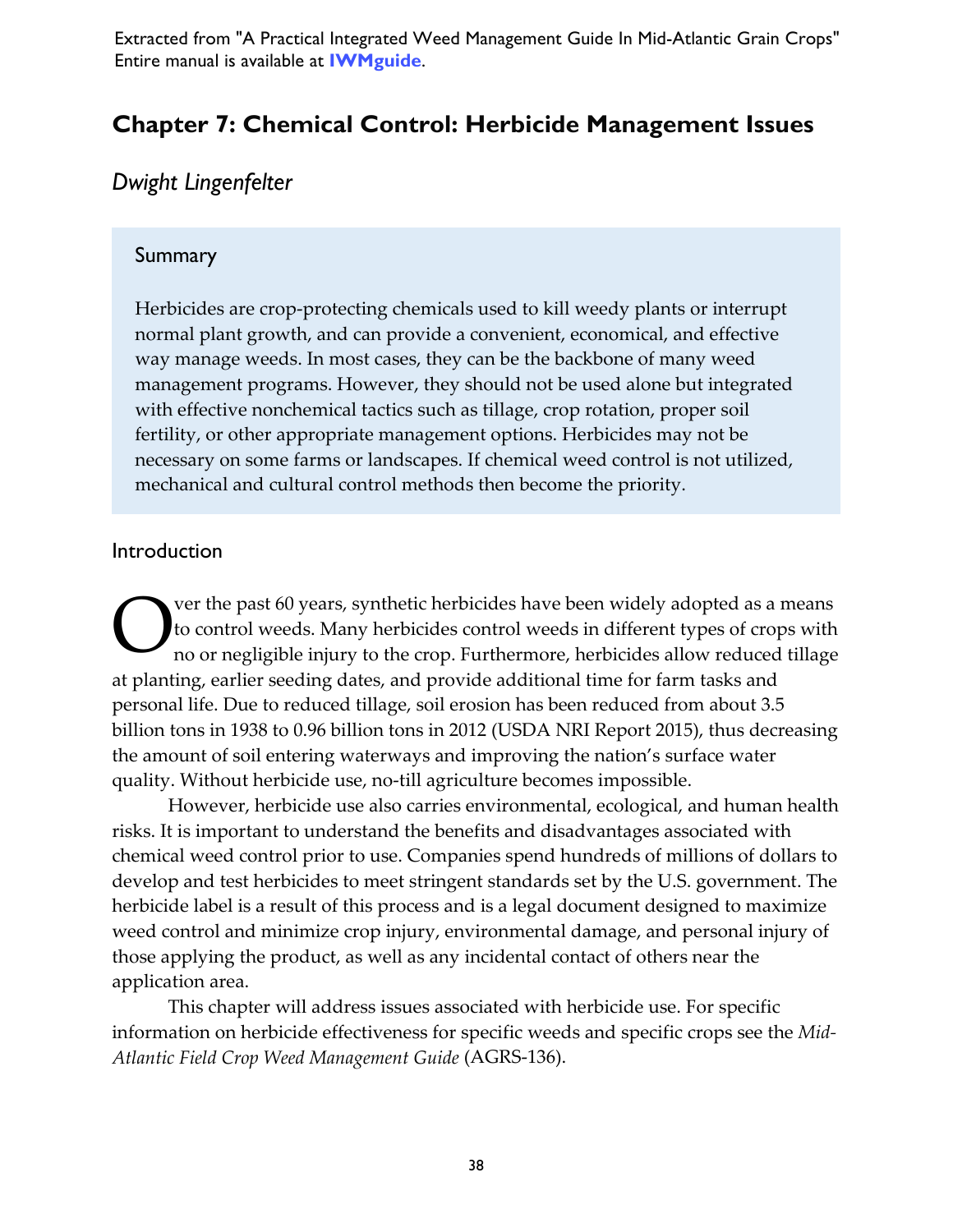#### Herbicide Classification

Herbicides can be categorized in different ways and by certain characteristics. In this publication, herbicides are classified according to: a) mode and site of action; b) application timings and methods; c) weed control spectrum and selectivity; and d) herbicide movement in the weed. Each of these is discussed below.

#### *Herbicide mode and site of action*

The term "mode of action" refers to the sequence of events from absorption into plants to plant death, or, in other words, how a herbicide works to injure or kill the plant. The specific location the herbicide affects is called the site or mechanism of action. To be effective, herbicides must (1) adequately contact plants, (2) be absorbed by plants, (3) move within the plants to the site of action without being deactivated, and (4) reach toxic levels at the site of action. Understanding herbicide mode of action is helpful in knowing what groups of weeds are controlled, specifying application techniques, diagnosing herbicide injury problems, and preventing herbicide-resistant weeds.

A common method of grouping herbicides is by their modes of action. Although a large number of herbicides are available in the marketplace, several have similar chemical properties and the way they control the weed. Two or more families may have the same site of action and will be listed under the same group number. Table 7.1 is a simplified list of the common herbicide sites of action groups and example herbicides. For a more extensive list and utility of each refer to the *Mid-Atlantic Field Crop Weed Management Guide*.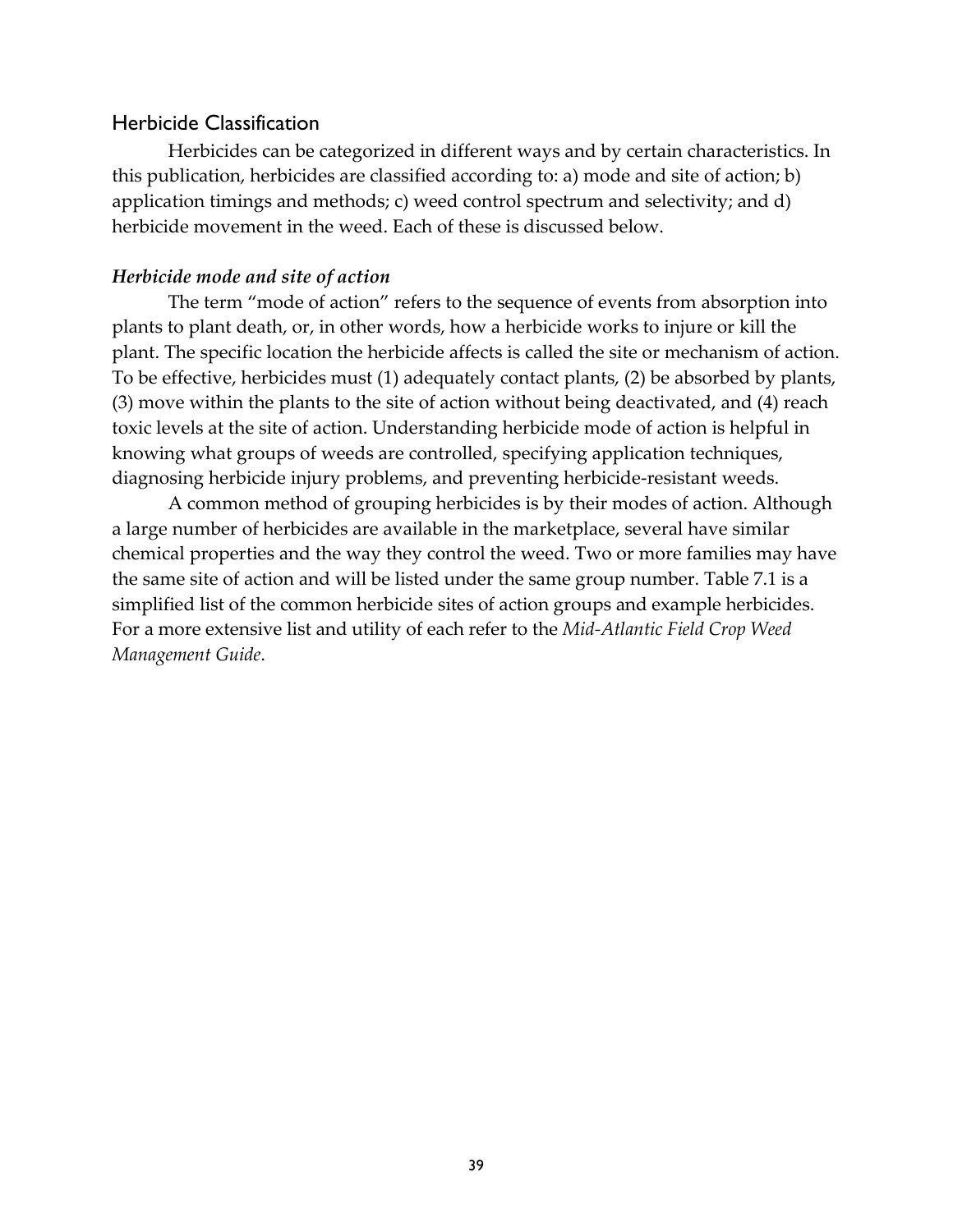| Mode of action                              |                  | <b>Herbicide</b> | <b>Active</b> | <b>Trade</b>           |
|---------------------------------------------|------------------|------------------|---------------|------------------------|
| (effect on plant growth)                    | Site of action   | group $#$        | ingredient    | name(s)                |
| Lipid (fatty acid) inhibitor                | <b>ACCase</b>    |                  | clethodim     | Select <sup>®</sup>    |
| (meristem)                                  | enzyme           |                  | quizalofop    | Assure II <sup>®</sup> |
| Amino acid biosynthesis                     | ALS enzyme       | 2                | chlorimuron   | Classic <sup>®</sup>   |
| inhibitor                                   |                  |                  | cloransulam   | <b>FirstRate®</b>      |
|                                             |                  |                  | imazethapyr   | <b>Pursuit®</b>        |
|                                             |                  |                  | rimsulfuron   | <b>Resolve®</b>        |
| Seedling growth inhibitor -<br>root & shoot | Microtubule      | 3                | pendimethalin | Prowl <sup>®</sup>     |
| Plant growth regulator                      | <b>TIRI</b>      | 4                | $2,4-D$       | $2,4-D$                |
|                                             |                  |                  | dicamba       | Clarity <sup>®</sup>   |
| Photosynthesis inhibitor -                  | Photosystem II   | $\overline{5}$   | atrazine      | atrazine               |
| mobile                                      |                  |                  | metribuzin    | <b>TriCor®</b>         |
| Amino acid biosynthesis<br>inhibitor        | EPSP enzyme      | 9                | glyphosate    | Roundup <sup>®</sup>   |
| N-metabolism disrupter<br>(contact)         | GS enzyme        | 10               | glufosinate   | Liberty®               |
| Cell membrane disrupter                     | PPO enzyme       | 14               | flumioxazin   | Valor <sup>®</sup>     |
| (contact)                                   |                  |                  | fomesafen     | <b>Reflex®</b>         |
|                                             |                  |                  | saflufenacil  | Sharpen®               |
| Seedling growth inhibitor -                 | Long-chain fatty | 15               | acetochlor    | Harness <sup>®</sup>   |
| shoot                                       | acids            |                  | dimethenamid  | Outlook <sup>®</sup>   |
|                                             |                  |                  | s-metolachlor | Dual <sup>®</sup>      |
| Pigment inhibitor (bleaching)               | HPPD enzyme      | 27               | isoxaflutole  | <b>Balance®</b>        |
|                                             |                  |                  | mesotrione    | Callisto®              |

Table 7.1. Common herbicide mode of action classes and examples.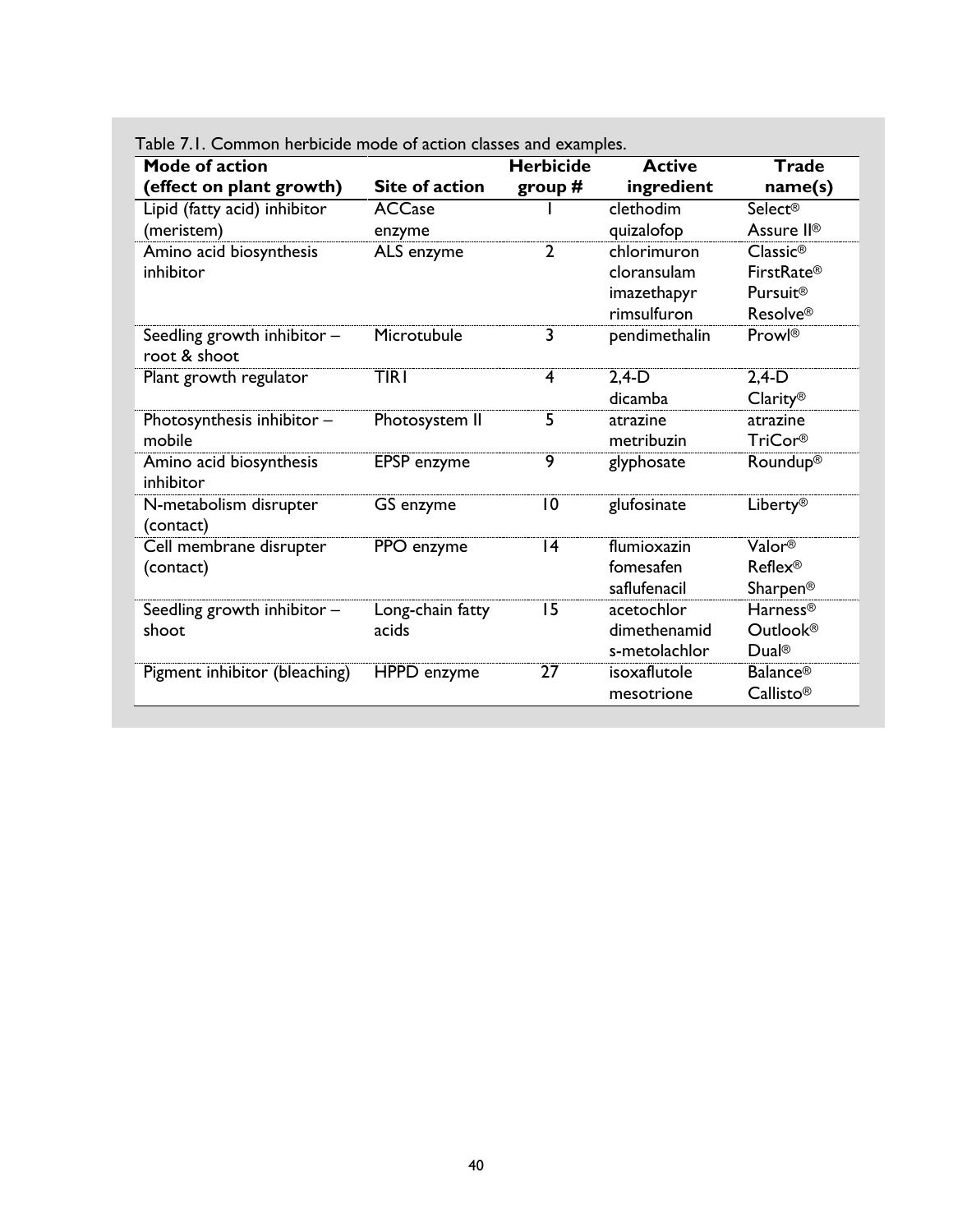#### *Herbicide application timings and methods*

**Application timings.** In general, there are two times when herbicides are applied, preemergence or postemergence. Preemergence, or "soil-applied herbicides," control weeds from the seed germination stage to emergence from the soil (Figure 7.1). Herbicides such as s-metolachlor (Dual Magnum®) and pendimethalin (Prowl®) must be applied before weeds germinate, otherwise they are ineffective. Soil-applied herbicides have residual activity and in general, provide weed control for about four to six weeks after application. Major factors that influence residual activity include soil moisture, soil pH, temperature, microbial activity, chemical decomposition, adsorption to soil structures, and plant uptake. As residual herbicide activity lessens, weeds begin to emerge during the season. At this point a postemergence herbicide may be



Figure 7.1. Utility of soil-applied herbicide on weed seed or seedling. (Large arrows represent placement of herbicide; dots represent site of herbicide uptake by the weed) (How Herbicides Work, Univ.  $\mathbf{m} \rightarrow \infty$ 

necessary to provide adequate control for the remainder of the season.

Postemergence, or "foliar herbicides," control existing weeds (Figure 7.2). Factors that influence their effectiveness include weed size, drought, temperature, rainfall, herbicide rate, spray volume, spray additives (adjuvants), and others. Certain herbicides provide both foliar and residual control (e.g., Callisto®, Classic®, atrazine, Reflex®) and are typically applied postemergence to control existing weeds and provide control of germinating seedlings. Other herbicides provide only foliar control (e.g., Roundup®, Gramoxone®, and Aim®). Combinations of preemergence and postemergence herbicides may be necessary to control various types of weeds in a field.

Soil-applied and foliar-applied herbicides can be further defined by certain factors that occur when they are sprayed. Below are some common terms used to describe these use patterns:

Preplant: applied to soil and/or existing vegetation before the crop is planted.

- Used in situations where herbicides are sprayed to control weeds present at the time of crop planting (typically for no-till). This timing is often referred to as burndown or knockdown applications
- Non-selective herbicide can be included to terminate cover crops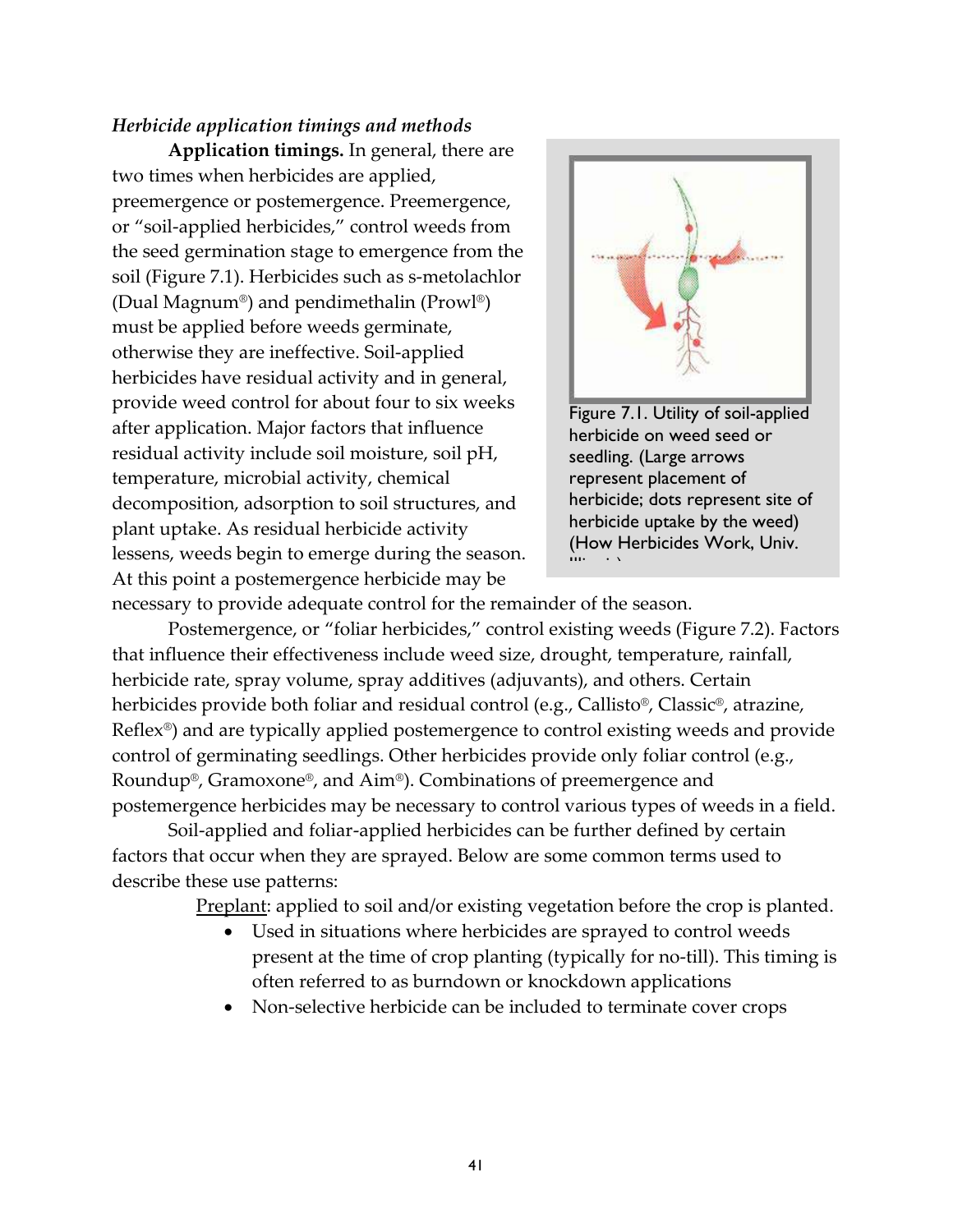- Residual herbicides are often included to control weeds emerging after application
- Used in situations where residual herbicides need to be applied prior to planting to reduce the risk of crop injury
- Early preplant often refers to applications made 2 to 4 weeks before planting

Preplant incorporated (PPI): applied to soil and mechanically incorporated into the top two to three inches of soil before the crop is planted.

- Used with certain herbicides that are only effective when incorporated into the soil
- This technique is not conducive to notill situations
- Incorporate herbicides into the top 1 to 2 inches of soil; incorporating herbicides deeper can dilute the herbicide and reduce its effectiveness



Figure 7.2. Utility of foliarapplied herbicide on weed. (Large arrows represent placement of herbicide; small arrows represent herbicide translocation or movement from site of uptake) (How Herbicides Work, Univ. Illinois).

Preemergence (PRE): usually applied after the crop is planted but before the crop and weeds emerge.

- Rainfall or irrigation are typically required to move the herbicides into the soil (referred to as "activation")
- Application should be delayed until after crop planting to prevent herbicide-treated soil from being disrupted and untreated soil exposed by the planter, row cleaners, or other operations

Postemergence (POST): applied after crop and weeds have emerged.

- Most postemergence herbicides need to be applied before the weeds are three inches tall and not intercepted by crop canopy to be most effective
- Postemergence applications can be further distinguished into other stages and time frames:
	- o Early POST: weeds ≤3 inches; corn ≤6 inches; soybean one unifoliate to trifoliate stage
	- o Mid POST: weeds 2 to 6 inches; corn ≤12 inches; soybean one to three trifoliates
	- o Late POST: weeds <8 inches tall or as part of a split-application;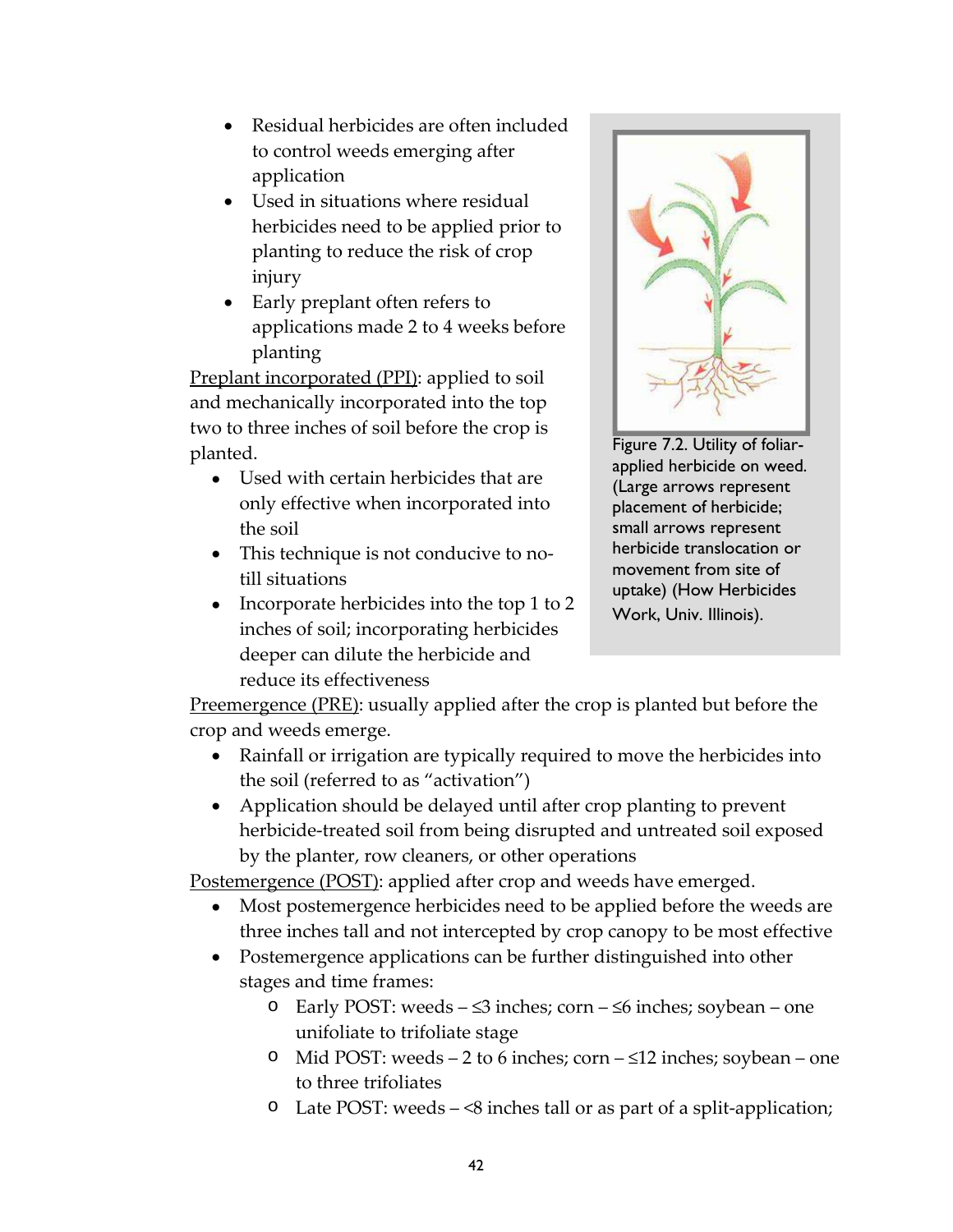corn – 12 to 20 inches; soybean - >3 trifoliates but before flowering stage

o Rescue treatment: when weather prevents earlier treatment or initial treatment was not successful; weeds >12 inches; effectiveness is generally poor

Herbicide applications to weeds that have flowered may not stop viable seeds from being formed. Viable seeds are formed within 1 to 2 weeks of flowering.

• An adjuvant (i.e. nonionic surfactant, crop oil concentrate) is typically included to improve postemergence herbicide effectiveness

**Application methods.** Herbicides can be applied differently depending on the situation. The following terms refer to the ways herbicides can be sprayed.

> Broadcast: applied over the entire field typically with a boom sprayer (Figures 7.3 and 7.4).

• Refers to all application timings mentioned above



Figure 7.3. Example of broadcast vs. band application. Green color represents areas to which the herbicide has been applied (Graphic credit: TeeJet Technologies).



Band: applied as a narrow strip (ten to 12 inches) over the crop row (Figures 7.3 and 7.4).

- Typically refers to a preemergence herbicide applied after planting with spray nozzles attached to the planter
- Unlike a broadcast application, this allows for the herbicide to be applied only on a fraction of the field (i.e., width of spray pattern)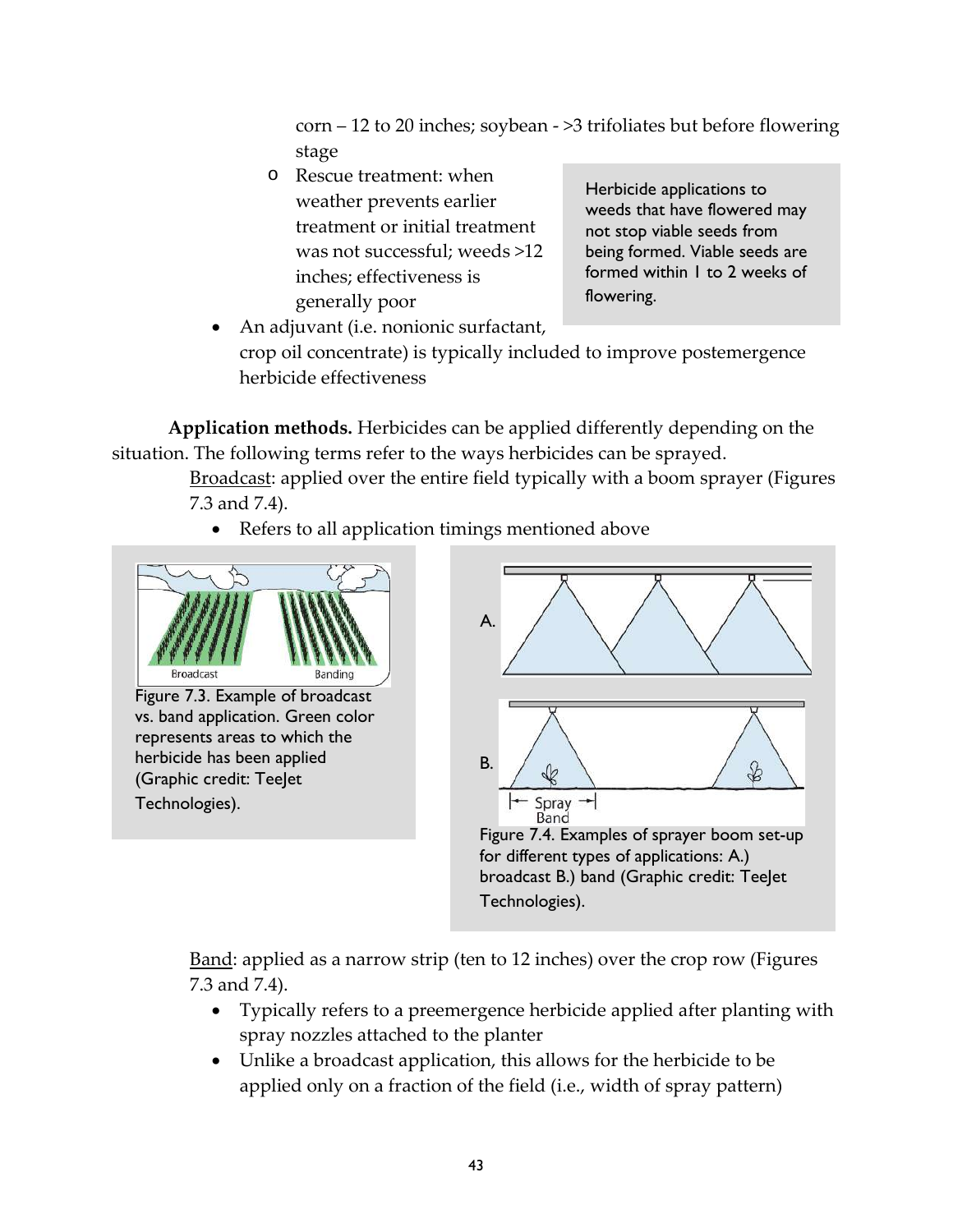- Ensures herbicide-treated soil is not disturbed by planting operation (as often occurs with row cleaners)
- Used in areas not treated with a herbicide, cultivation, plastic mulch, or other means of weed control is utilized

Directed: applied between the rows of crop plants with little or no herbicide applied to the crop foliage.

- Nozzles are placed below the top of the crop canopy with drop-tubes that extend from sprayer boom
- Crop safety and/or coverage of weeds can be improved when the herbicide is directed below the crop canopy

Spot treatment: applied only to small or limited weed-infested areas within a field.

• Often used in areas prone to high weed pressure, such as pastures, roadsides, or field edges

Wiper application: uses a roller that contains herbicide at a high concentration or rope wick that applies the herbicide directly to the weeds.

- Herbicide(s) being applied with a wiper will damage the crop plant so the wiper must not come in contact with the crop
- Weeds must be taller than the crop so there is enough tissue to be treated with the herbicide
- Used as a rescue treatment or to aid in crop harvest

### *Weed Control Spectrum and Selectivity*

**Herbicide activity can be either selective or nonselective.** Selective herbicides control certain weed species but do little or no damage to others including desirable plants or crops. However, not all crops are tolerant to all herbicides; similarly, not all weeds are controlled by all herbicides. Certain herbicides only control broadleaf plants, while others only control grasses. Many herbicides have activity on various broadleaf, grassy, and sedge weed species. Each herbicide has its strengths and weaknesses and for this reason, many of them are used in combinations to help complement their deficiencies.

Non-selective herbicides kill or injure almost all plants, including crops. Herbicide manufactures spend millions of dollars to test and develop many different chemicals in hopes of finding those that control a wide spectrum of weeds but are safe on a number of crops. Herbicide selectivity provides great value to the user in the fact that weeds can be discriminately and effectively controlled preemergence and/or postemergence without injuring the crop.

Selectivity is accomplished primarily by two methods: selectivity by placement and true selectivity. Selectivity by placement avoids or minimizes contact between the herbicide and the desired crop. An example is wiping or directing a herbicide, such as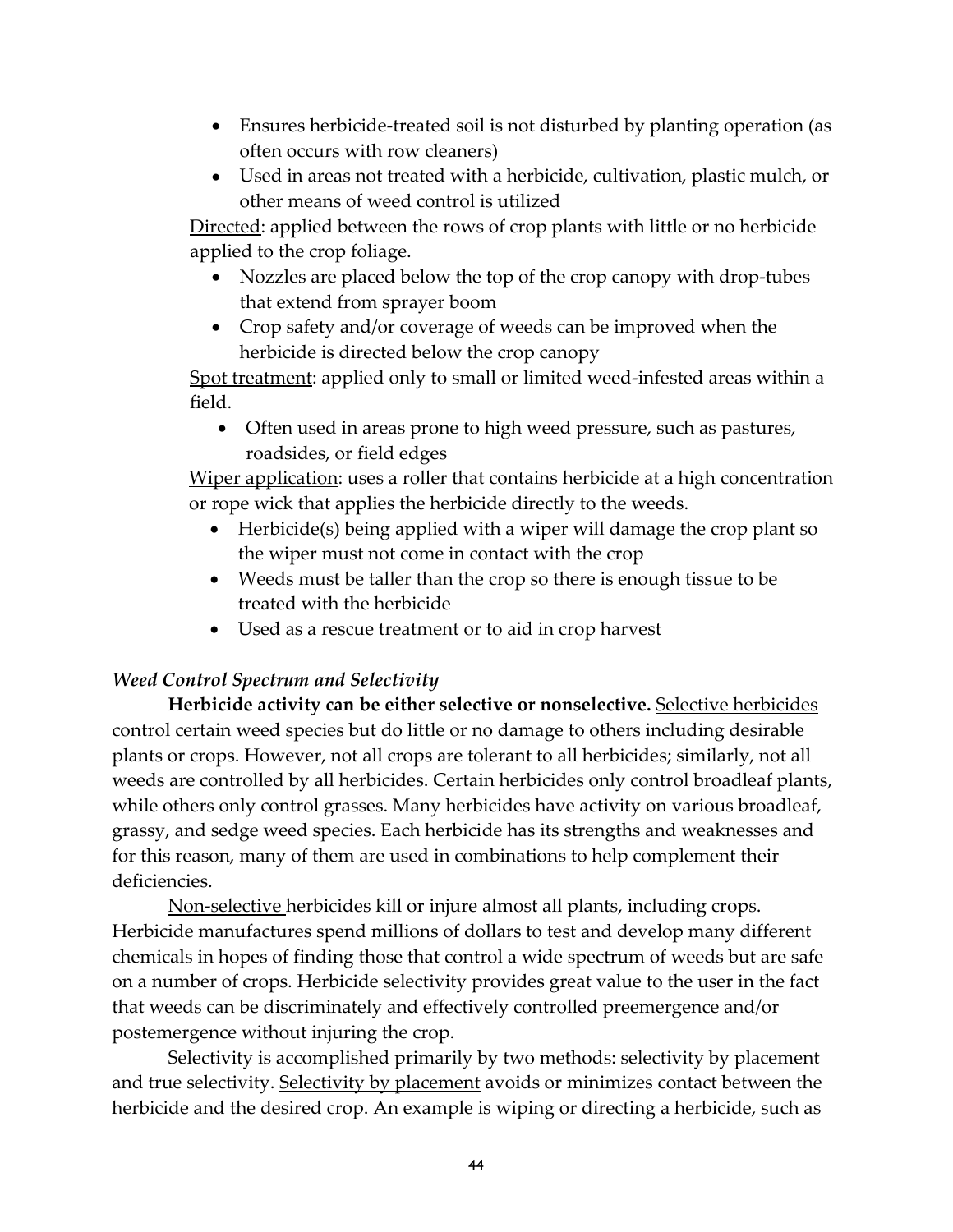glyphosate, on a weed without exposing the crop. Another way to direct a herbicide is the use of specialized shields or drop nozzles to focus the spray onto weeds without affecting crops. Applying a herbicide that does not readily leach beyond the soil surface for control of shallow-rooted weeds also is selectivity by placement – the herbicide does not leach into the root zone of a deeply rooted crop such as fruit trees or established alfalfa.

True selectivity is crop tolerance to certain herbicides as a result of some morphological, physiological, or biochemical process in the plant. The herbicide can be applied to the crop foliage or to the soil in which the crop is growing without danger of injury yet weeds that are susceptible to that herbicide will be controlled. In essence, the crop detoxifies the herbicide and is not injured. Although true tolerance may be better than selectivity by placement, since it is essentially unaffected by the herbicide, it is not perfect. Sometimes true selectivity may not adequately prevent some crop injury under unfavorable growing conditions that make the crop more sensitive or stressed.

#### *Herbicide Movement in the Weed: Contact or Translocated*

Contact herbicides kill or injure only the part of the plant with which the spray droplets come into contact, so adequate spray coverage is very important (Figure 7.5). Annual weeds may be controlled, but regrowth of perennial weeds from belowground parts usually occurs following application of a contact herbicide (Table 7.2). Translocated (or systemic) herbicides are absorbed by the leaves or roots of the plants and move within the plant through the xylem or phloem tissue (Figure 7.5).



Figure 7.5. Difference between contact (left) and systemic (right) herbicides. (Large arrows represent placement of herbicide; dots represent site of herbicide activity on the weed; small arrows represent herbicide translocation or movement from site of uptake) (How Herbicides Work, Univ. Illinois).

Translocated herbicides are needed to kill underground parts of perennial weeds.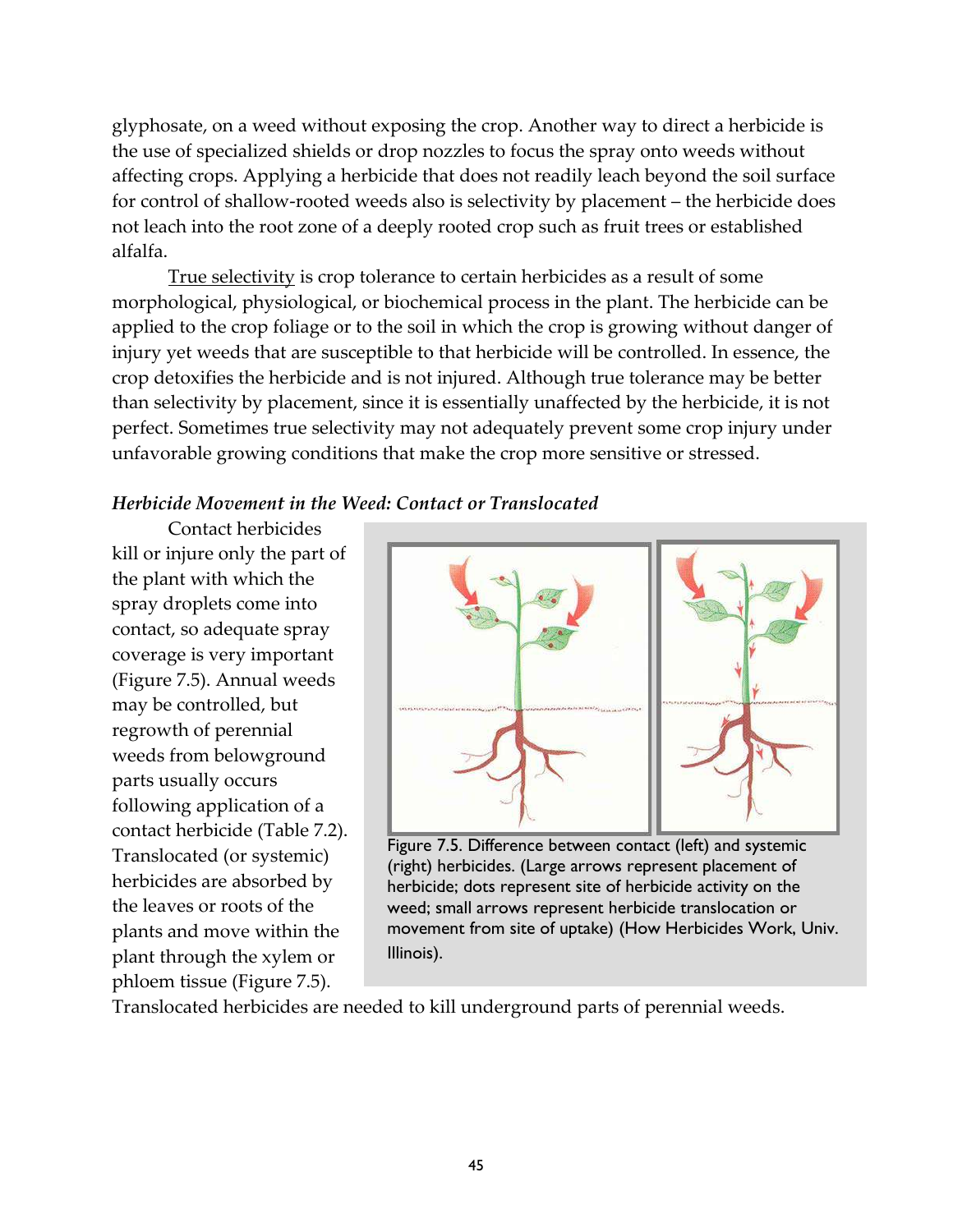| Weed Science. Page 215) G= good; $F=$ fair; $F=$ poor |            |                    |          |           |                            |             |  |  |  |
|-------------------------------------------------------|------------|--------------------|----------|-----------|----------------------------|-------------|--|--|--|
|                                                       | Annual     |                    |          | Simple    | <b>Creeping Perennials</b> |             |  |  |  |
| Herbicide type                                        | Grasses    | <b>Broadleaves</b> | Biennial | perennial | Seedling                   | Established |  |  |  |
| Contact                                               | $F$ to $G$ |                    | $P$ to G | $P$ to G  |                            |             |  |  |  |
| Limited<br>translocated                               |            |                    |          |           |                            | $P - F$     |  |  |  |
| Well-translocated                                     |            |                    |          |           |                            | - G         |  |  |  |
| Residual soil-<br>applied                             |            |                    | $P - G$  | $P - G$   |                            | $P - G$     |  |  |  |
| Long residual soil-                                   |            |                    |          |           |                            |             |  |  |  |

Table 7.2. Effect of herbicide type on weeds with different life cycles. (Ross and Lembi. 1985. Applied Weed Science. Page 215) G= good; F= fair; P= poor

### Herbicides Use – What To Consider

There are many kinds of herbicides from which to choose. Many factors determine when, where, and how a particular herbicide can be used most effectively. Understanding some of these factors enables you to use herbicides to their maximum advantage. Below are some fundamental issues about herbicides and their use. For additional and specific information on herbicide use in field crops refer to the *Mid-Atlantic Field Crop Weed Management Guide*.

As previously mentioned, the perfect herbicide does not exist. No single herbicide is capable of controlling all weeds that can develop in a field without injuring the crop. Since every herbicide has advantages and disadvantages, selecting the correct herbicide or herbicide combination is crucial. Before choosing or applying a herbicide, the following should be considered:

- **Is it registered for use on the crop or area to be treated?** If so, read and follow label directions for use and rate of application. Recommended rates for soilapplied herbicides may vary according to soil texture and the amount of organic matter in the soil. Labels typically provide a range of rates to accommodate the effect that different soil types have on herbicide activity. Application rates for postemergence treatments may vary with weed size and climate. Weeds growing under dry conditions or during prolonged cool weather will not actively translocate a systemic herbicide. A higher herbicide rate may be needed for dry conditions as compared to the rate needed when weeds are actively growing under ideal conditions.
- **Will the herbicide control the most troublesome weeds and does it include methods for managing herbicide resistance?** Many herbicides applications fail because the chosen herbicide will not control weeds that are present (see Chapter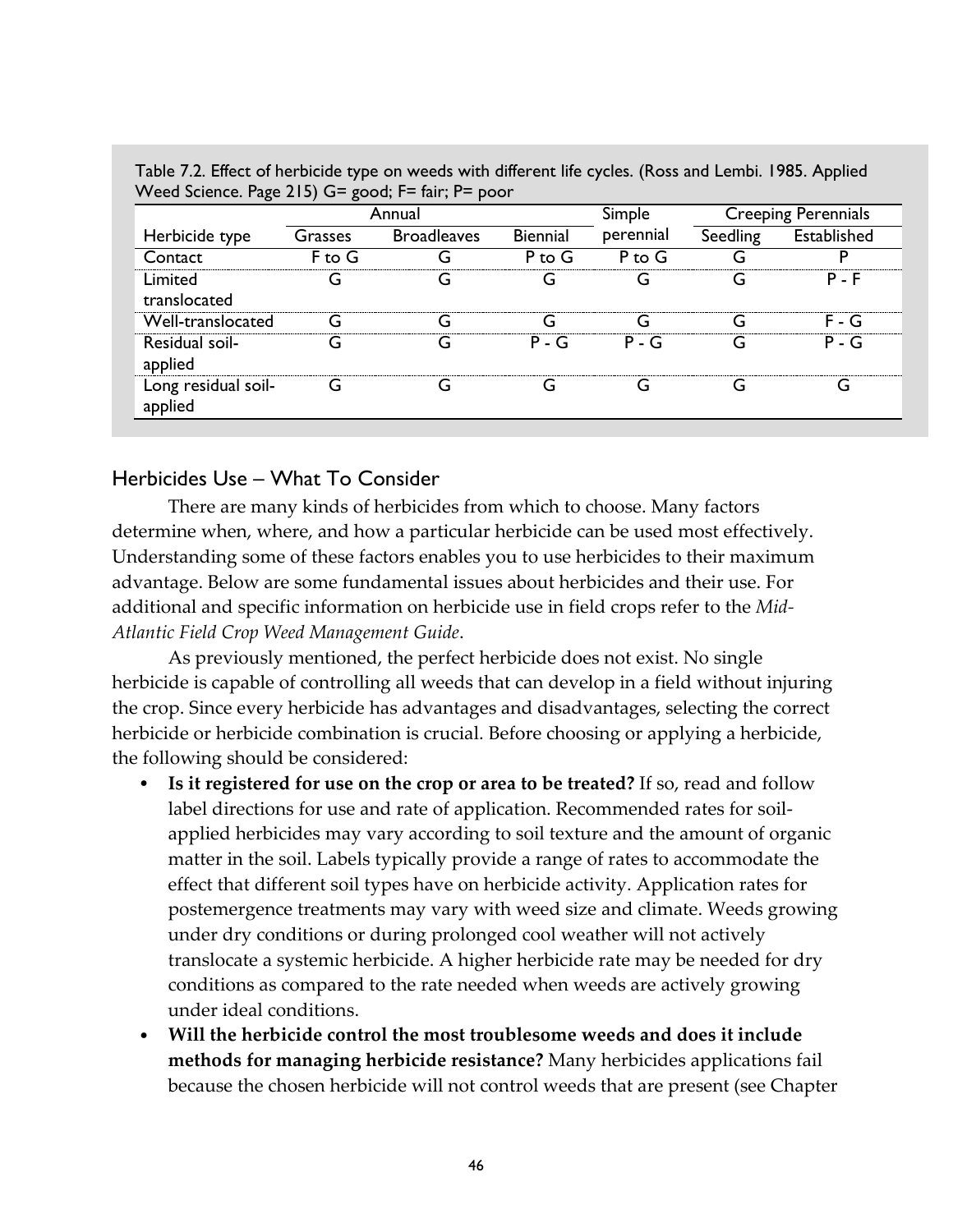8: *Weed Resistance to Herbicides*).

- **Can the herbicide be used effectively at the current stage of crop or weed growth?** Very few herbicides can be applied at all stages of plant growth. Pendimethalin (Prowl®) and s-metolachlor (Dual Magnum®) are good examples of how growth stage affects herbicide performance. They are excellent herbicides for annual grasses when applied before weed emergence. However, they are useless if applied after the weeds have emerged. Postemergence herbicides tend to be most effective when applied to small weeds (i.e., less than four inches tall). Aside from weed size, the size of the crop can also affect postemergence herbicide applications. If crops are too large (as defined on the herbicide label), the herbicides may cause reduced crop vigor, interfere with reproductive processes, and ultimately reduce yield. Also as a crop gets larger, its leaves can intercept the herbicide before it reaches its intended weed target and result in poor weed control.
- **Can the soil-applied herbicide be used effectively and safely under the current conditions?** Soil-applied herbicides must be absorbed by roots and shoots of weed seedlings. Rainfall is usually needed to incorporate soil-applied herbicides, and without rainfall, weed control may be poor. The effectiveness of soil-applied herbicides also can be reduced if the herbicide is not applied at a high enough rate or is intercepted by crop residue, existing vegetation, a prior application of livestock manure, or other barrier. Reduced-tillage cropping systems may require higher application rates of soil-applied herbicides than tilled systems with no residue, depending on the amount of crop residue. Herbicides also can be lost to runoff, leaching, or volatilization/vaporization.
- **How does the herbicide or herbicide combination interact with other pesticides, fertilizers, or other inputs being used on the crop?** Certain combinations may cause undesirable results if mixed together in the same spray solution resulting in injury or death to desirable plants or disabling equipment. For example, some organophosphate (OP) insecticides interact negatively in the crop with ALS-inhibitor (Group 2) herbicides. Water mixes well with 2,4-D amine in the spray tank but if liquid nitrogen solution is used in place of water (e.g., in a "weed and feed" application), a gelatinous precipitate results and cannot be sprayed; furthermore, the sprayer is rendered useless until a very difficult clean out procedure is accomplished.
- **How does herbicide utility interact with other integrated weed management (IWM) strategies?** The use of herbicides must complement other weed control tactics to be effective. For example, herbicides can be an important tool to terminate cover crops prior to planting the cash crop. If the herbicide is also intended to control weeds near ground level, the cover crop may intercept most of the herbicide, resulting in poor weed control. Another IWM approach, for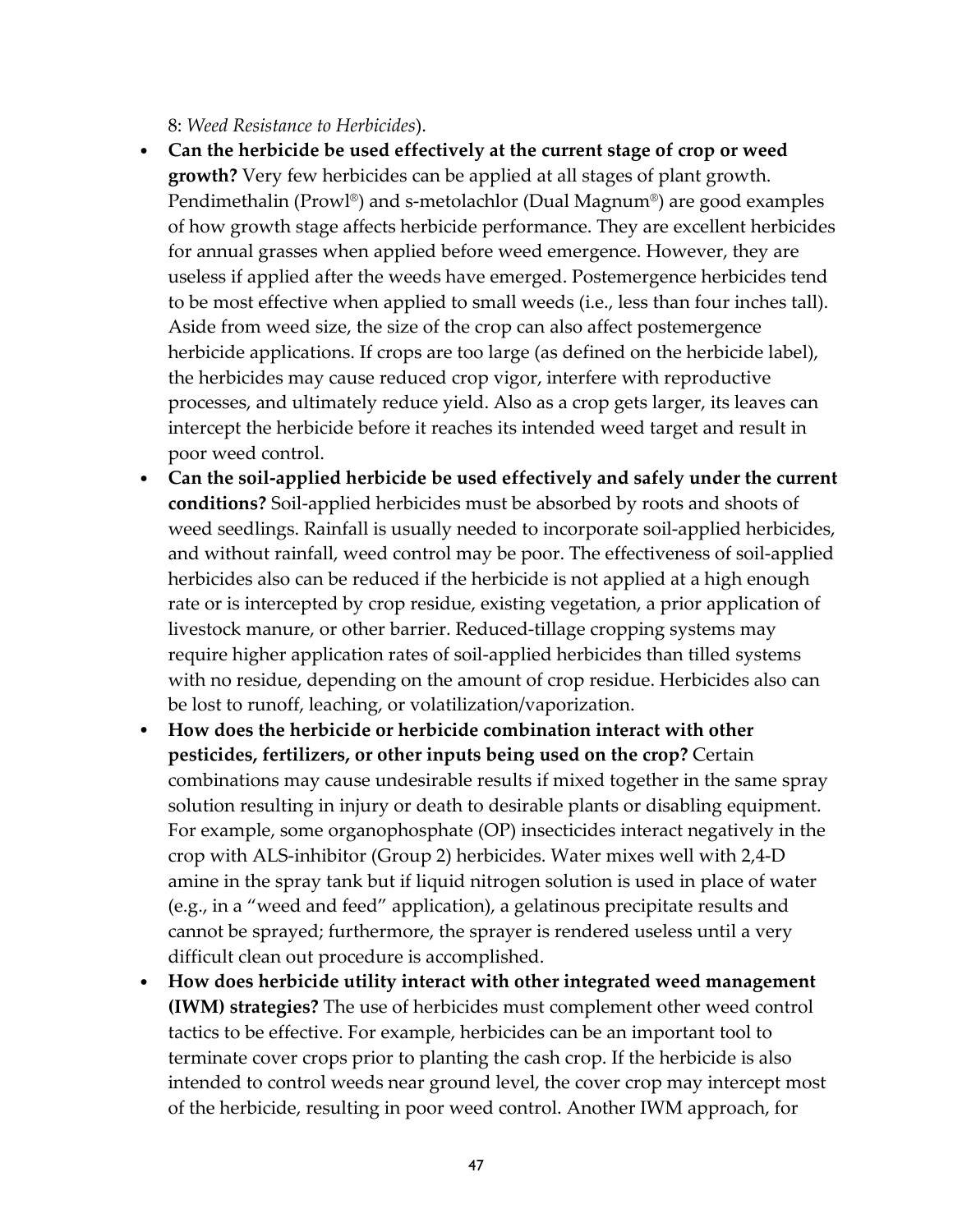example, combines mechanical and chemical tactics to control weeds. A field could be tilled in order to stimulate weed seed germination. Once the weed flush appears, a herbicide can be applied to control the newly emerged weeds.

- **Does the crop require the use of a "safener"?** Herbicide safeners, also called antidotes or protectants, are chemicals that help prevent injury to crops without reducing weed control. Some safeners are included in the herbicide formulation while others need to be applied to the seed prior to planting. Herbicides such as Dual II Magnum<sup>®</sup> and Resolve  $Q^{\circ}$  include safeners. Grain sorghum seed is usually treated with a safener to reduce the risk of injury from Dual II Magnum®.
- **Is the herbicide being applied to a "conventional" (i.e., non-GMO) or genetically modified (GMO) crop?** Since genetically modified crops look similar to conventional crops, misapplication can occur and the crop can be unintentionally injured or killed. Make sure to record the type of crop planted in each field.
- **Will herbicide residues carryover to the next crop or cover crop and result in injury?** Herbicide carryover is a problem with herbicides that persist in sufficient quantity to injure successive plantings (often referred to as "rotational crops"). Herbicides prone to carryover include triazines (atrazine and simazine), dinitroanilines (Treflan®, Curbit®, Prowl®), ALS inhibitors (Classic®, FirstRate®, Pursuit®), and pigment inhibitors (Command®, Balance®, Callisto®). These herbicides can provide season-long control of certain weeds. However, if an excessive rate is applied, soil pH is above 7.0, or weather during the growing season is cool and dry, natural breakdown of the herbicides may not occur, leading to carryover. Read labels carefully for warnings about carryover and crop rotation concerns.
- **What factors are necessary for a successful application?** What is the appropriate method of application (i.e., broadcast, band, directed, spot)? Is it convenient to use in such a form as a ready-to-use (RTU) product, or does it require special equipment? Should it be mixed with water before application? Are there other characteristics, such as compatibility with other pesticides when tank-mixing or staining, that make it difficult to use?
- **Does the herbicide label recommend that a surfactant, crop oil, or other additive (adjuvant) be used?** Many postemergence herbicides require the use of an adjuvant in the mixture. These are special products that are added to the spray mixture to improve herbicide activity or optimize application characteristics.
- **Can this herbicide be used safely?** What is required during and after use to safely handle, mix, and apply the herbicide? Is it a restricted-use pesticide (RUP)? When using an RUP, the handler and applicator must have a special license (obtained through the state's Department of Agriculture) to work with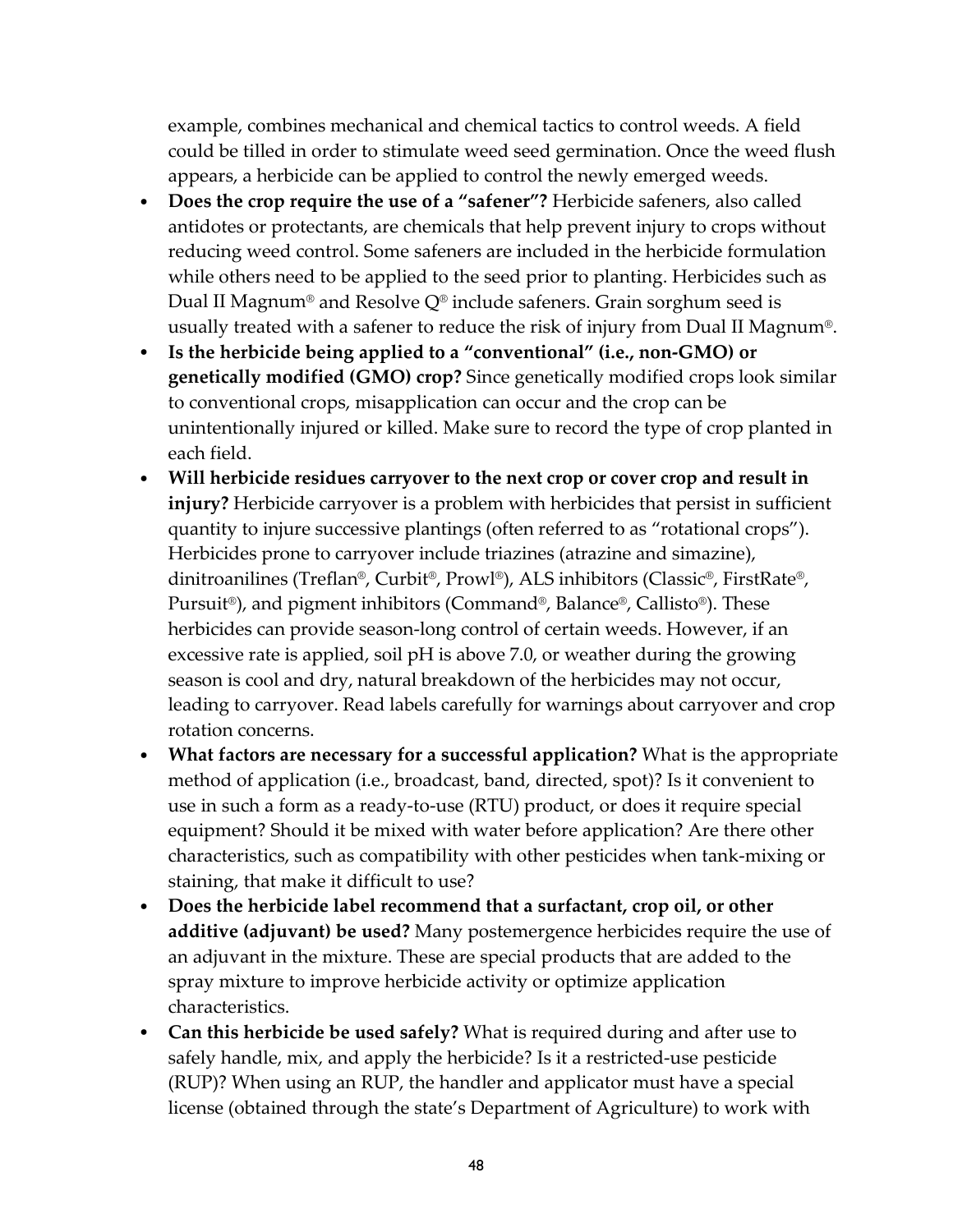such herbicides.

- **Can the herbicide injure non-target plants in adjacent areas?** Exercise caution to avoid drift, runoff, leaching to groundwater, and cross-contamination of other materials. Be especially aware of herbicide residues in sprayers when spraying a different crop.
- **Does the herbicide require specific tank cleaning procedures?** Even low amounts of some herbicides can cause severe injury to susceptible crops; thus tank cleaning can be very important. Some herbicides have specific tank clean out procedures, including using recommended tank-cleaning agents.

### Herbicide Resistance

A number of weed species that were once susceptible to and effectively managed by certain herbicides have developed resistance to those herbicides and are no longer controlled by them. Certain precautions, such as tank-mixing multiple and effective herbicides, crop rotations, and a combination of weed management tactics, must be taken to prevent resistance. However, some cases of suspected herbicide resistance may actually be due to improper herbicide application (e.g., weeds too large, dry weather, or improper herbicide used) and not actual resistance to a herbicide (see Chapter 8: *Weed Resistance to Herbicides*).

Farmers, consultants, and herbicide applicators should know which herbicides are best suited to combat specific resistant weeds. The Weed Science Society of America (WSSA) developed a grouping system to help with this process. Herbicides that are classified as the same WSSA group number use the same site of action to control weeds. WSSA group numbers can be found on many herbicide labels. They can be used as a tool to choose herbicides with different sites of action so mixtures or rotations of active ingredients can be planned to better manage weeds and reduce the potential for resistant species.

### **Drift**

Drift is the movement of any pesticide through the air to areas not intended for treatment. During application, physical drift occurs as spray droplets or dust particles are carried by air movement from the application area to other places. Vapor drift takes place after application as herbicides evaporate (volatilize) and the vapors (gases) are carried on wind currents and deposited on soils or plants in untreated areas. In general, physical drift of spray droplets occurs before the droplets reach their intended target whereas, vapor drift occurs after the herbicide reaches its target and changes to gas and then moves.

Drift may injure sensitive crops, ornamentals, gardens, livestock, wildlife, or people and may contaminate streams, lakes, or buildings. It may contaminate crops and cause illegal or excess residues. Excessive drift may mean poor performance in the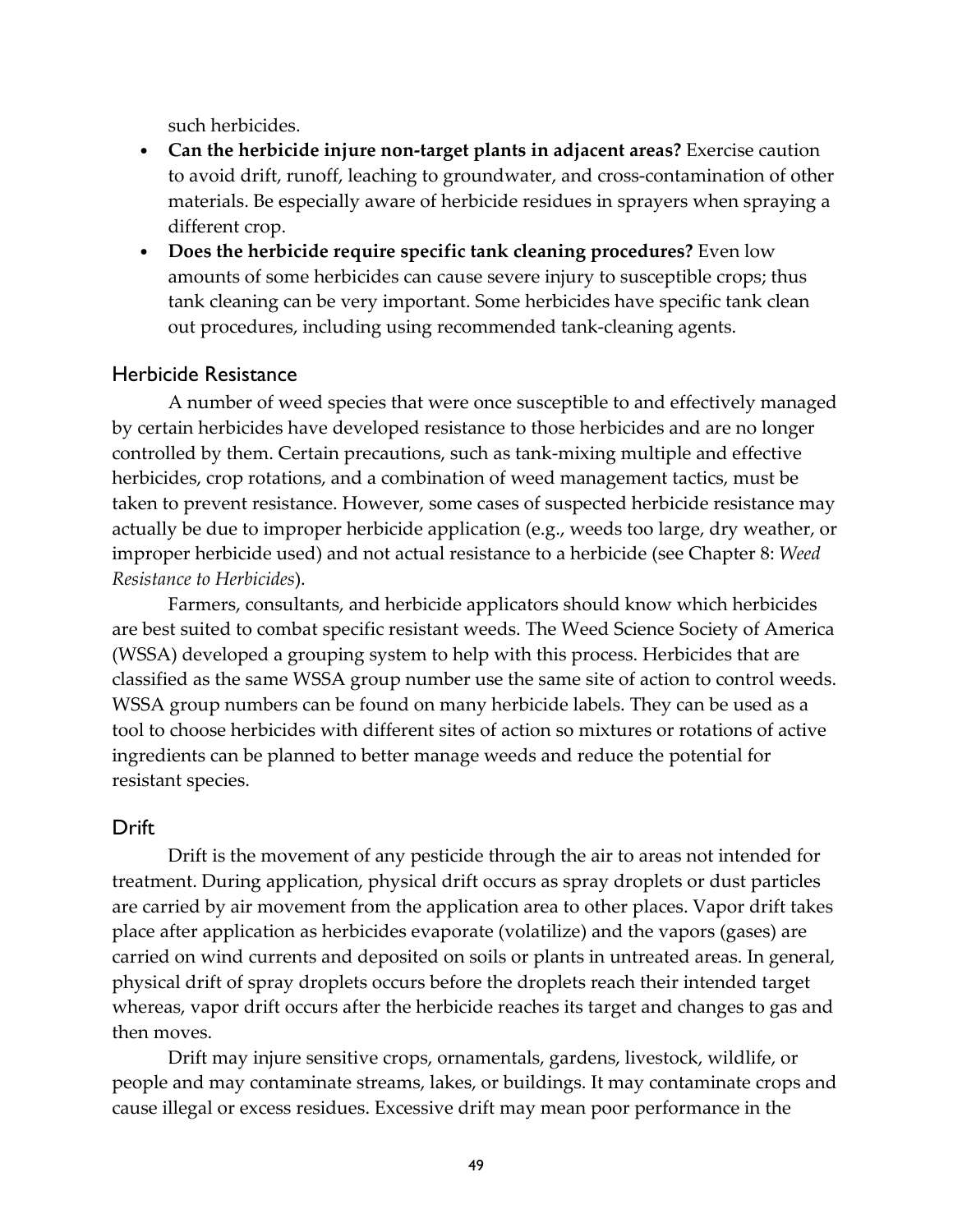target spray area because the actual amount of herbicide working in the area is lower than expected.

Drift control should be considered with each pesticide application. Risk of severe drift problems can be minimized by using:

- Sprayer nozzles designed for drift reduction
- Low volatile or nonvolatile formulations
- Low spray-delivery pressures (15–40 psi) and nozzles with a larger orifice (hole)
- Drift-inhibiting adjuvants in the spray mixture when spraying under less-thanideal conditions
- Nozzles that allow for lowered boom height

Drift problems can also be prevented through the following practices:

- Avoiding application of volatile herbicides during hot weather (>85°F)
- Spraying when wind speeds are low (<10 mph) or when the wind is blowing away from areas that should not be contaminated
- Spraying during the early morning or evening hours when there is usually less wind
- Avoiding application when conditions are favorable for temperature inversions (very still air, usually early evening into early morning hours)
- Leaving field borders unsprayed if they are near sensitive crops

### Herbicides in Organic Cropping Systems

Using synthetic herbicides is generally not allowed in organic crop production systems. The USDA National Organic Program (NOP) does allow certain nonsynthetic soap-based herbicides or plant-based oil herbicides for use in farmstead maintenance (roadways, ditches, right of ways, building perimeters) and ornamental crops. In addition, several products that contain natural or nonsynthetic ingredients (e.g., vinegar, clove oil, cinnamon oil, citrus oil, or lemon grass oil) are classified as approved by the Organic Materials Review Institute (OMRI). Currently these herbicides are nonselective and can cause severe injury if sprayed on the crop. The OMRI listing does not imply product approval by any federal or state government agency. It is the user's responsibility to determine the compliance of a particular product. Allowable materials can change frequently. Because the classification of a material as allowable for organic production is subject to change, it is strongly recommended that organic farmers confer with their certifiers before purchasing or applying any pest management substance to avoid loss of organic certification. Additional information about "organic herbicides" or "bio-herbicides" and their utility can be found in the *Penn State Organic Crop Production Guide.* As with all pesticides, read and follow the label of OMRI-approved herbicides.